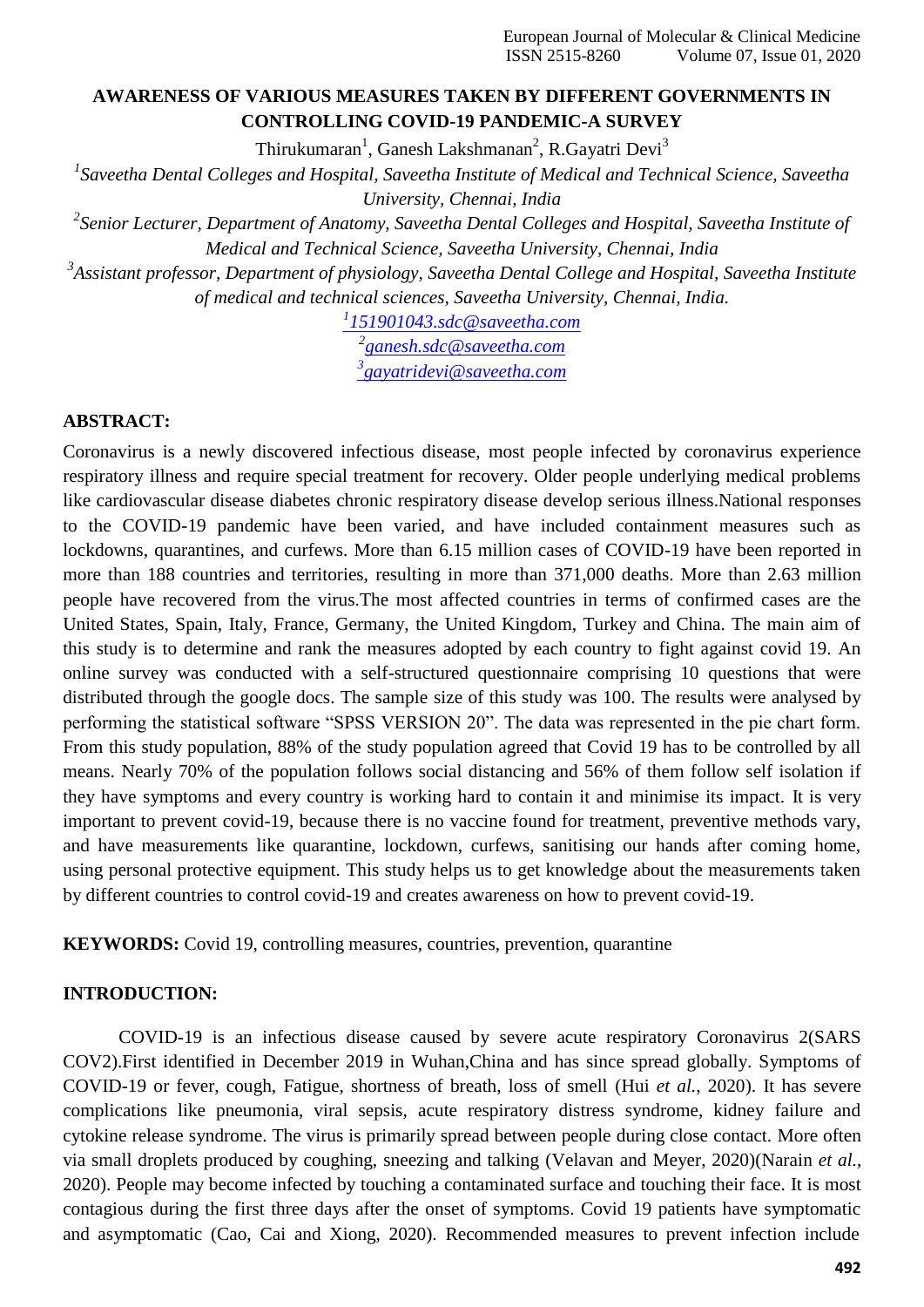frequent washing, maintaining physical distance from others, quarantine, covering cough and keeping unwashed hands away from the face. Use of a face covering is recommended for those who suspect they have the virus and their caregivers . According to the World health Organisation there are no available vaccines and specific antiviral treatment for COVID-19. Management in walls the treatment of symptoms, supportive care, isolation and experimental measures.WHO declared the COVID-19 a public health emergency of international concern on January 2020 and a pandemic on 11 March 202[0\(Potey, no date;](https://paperpile.com/c/TjCIG8/rHTJ%2Bdsyc) [Roy and Kar, no date\). S](https://paperpile.com/c/TjCIG8/rHTJ%2Bdsyc)everal testing protocols released by WHO Standard method of testing real time reverse transcription polymerase chain reaction is. The test is done typically on respiratory samples obtained by Nasopharyngeal swabs. National responses to the COVID-19 pandemic have been varied, and have included containment measures such as lockdowns, quarantines, and curfewsAs of 1 June 2020, more than 6.15 million cases of COVID-19 have been reported in more than 188 countries and territories, resulting in more than 371,000 death[s\(Cervoni, no date\). M](https://paperpile.com/c/TjCIG8/yBzb)ore than 2.63 million people have recovered from the virus . The most affected countries are the United States, Spain, Italy, France, Germany, the United Kingdom, Turkey and China. In South Africa, complete lockdown was implemented.This drastic measure was intended to help keep the viral infection rate as low as possible and save lives . In India, the Indian government airlifted 324 of its citizens from China. After Pakistan's refusal to evacuate its students from Wuhan, the Indian government offered to support them with evacuation along with citizens of other neighbouring countries. India announced a special C-17 Globemaster flight carrying medical supplies to support China in Wuhan and evacuating citizens of India and neighbouring countries . In Iran, early measures announced by the government included the cancellation of concerts and other cultural events, sporting events, and Friday prayers, closure of universities, higher education institutions and schools and allocated 5 trillion rials to combat the virus(Choi *et al.*[, 2020; Shanes](https://paperpile.com/c/TjCIG8/Uz16%2B8uB4) *et al.*, 2020) . In Germany, the first cases occurred in Bavaria in direct connection with the outbreak in Wuhan, China. After initial stagnation, several other cases were reported in different locations . During carnival in February, Heinsberg in Northrhine Westphalia was most affected, and case numbers steadily increased. By the second week of March, all federal states were affected and the first fatality was reported. As of 28 March 2020 the incidence was highest in the city state of Hamburg, followed by Baden-Württemberg and Bavaria

Previously much research was done by our team on RN[A\(Johnson](https://paperpile.com/c/TjCIG8/O23V) *et al.*, 2020[\)\(Sekar](https://paperpile.com/c/TjCIG8/O23V) *et al.*, [2019\),](https://paperpile.com/c/TjCIG8/Gc4k) osteology of bones and advances in technology [\(Choudhari and Thenmozhi, 2016; Hafeez and](https://paperpile.com/c/TjCIG8/9FZm%2BAN23) [Thenmozhi, 2016\),\(Sriram, Thenmozhi and Yuvaraj, 2015; Subashri and Thenmozhi, 2016\)](https://paperpile.com/c/TjCIG8/9FZm%2BAN23)[\(Thejeswar](https://paperpile.com/c/TjCIG8/7XCH%2BpX11) [and Thenmozhi, 2015\)](https://paperpile.com/c/TjCIG8/6pAN) [\(Keerthana and Thenmozhi, 2016; Pratha, Ashwatha Pratha and Thenmozhi,](https://paperpile.com/c/TjCIG8/kyHA%2BXGqP) [2016\)\(Samuel and Thenmozhi, 2015; Menon and Thenmozhi, 2016\)\(](https://paperpile.com/c/TjCIG8/kyHA%2BXGqP)Seppan *et al.*, 2018)(Krishna, Nivesh Krishna and Yuvaraj Babu, 2016)(Nandhini *et al.*, 2018) [\(Kannan and Thenmozhi, 2016\).](https://paperpile.com/c/TjCIG8/CqkU) but currently the world is under lockdown due to COVID-19. So the main aim of this study is to create awareness about the controlling measures taken by different countries.

### **MATERIALS AND METHOD:**

A prospective descriptive study was done through google docs, for the survey a self structured questionnaire was created with 10 questions among 100 general population . The questionnaire was approved by SRB of Saveetha Dental College. The sampling method used was non-probability convenient sampling. Minimizing the errors in the questioning, planning the questions in simple language and avoiding irrelevant questions were the steps taken to reduce the bias. The results were collected and analysed using SPSS software and represented in the form of pie-chart.

#### **RESULT AND DISCUSSION:**

The (figure 1)represents the age of the study population who participated in this study. There were about 55% falls in the 15-25 age group, 39% falls in the 25-35 age group and 6% falls above 40 years. The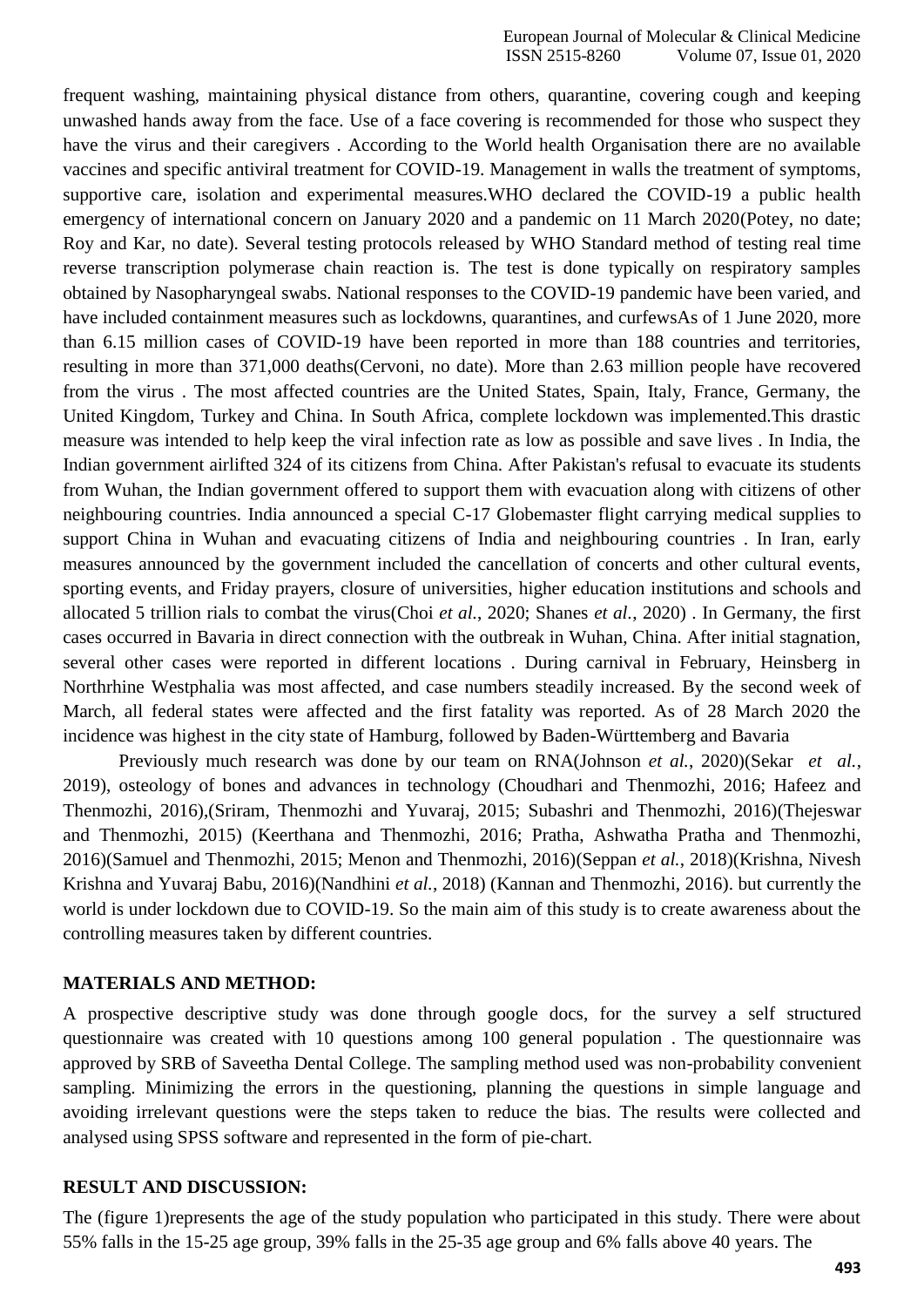(figure 2) represents the gender, 52% were male and 48% female. Around 93% responded that they have an idea of COVID-19 pandemic and 7% responded that they don"t have any idea (figure 3). 76% were aware of the controlling measures on COVID-19 and 24% were not aware of the control of COVID-19 (figure 4). Around 70% responded that they were following the lock down and 30% or not following lock down (figure 5). 56% agreed that they follow self isolation if they get any symptoms and 44% disagreed that they won"t follow self isolation (figure 6). In (figure 7), 86% agreed that lockdown was necessary to control COVID-19 and 14% disagreed. The figure 8 represents the association between gender and the idea about covid 19, it was found statistically significant. The figure 9 represents the association between gender and awareness on covid 19 controls, it was found statistically significant. The figure 10 represents the association between gender and following social distancing, it was found statistically not significant. The figure 11 represents the association between gender and following self-isolation if any symptoms found, it was found statistically significant

According to [\(Mohanta](https://paperpile.com/c/TjCIG8/99Dg) *et al.*, no date), the majority of the population were aware of covid-19 and its controlling methods which was similar to our study. [\(Halperin, no date\), t](https://paperpile.com/c/TjCIG8/A2xa)his study explains the necessity of lockdown and its importance to control covid-19 spread which was similar to this study. Another study (Goren *et al.*[, 2020\),](https://paperpile.com/c/TjCIG8/6Qoj) they have explained about the safety measures to control covid-19 which was homogeneous to our study[.\(Patel, no date\)T](https://paperpile.com/c/TjCIG8/Dwl7)his study explains about the different policies implicated by different countries on covid-19. Another countr[y\(Dhenain, no date\) g](https://paperpile.com/c/TjCIG8/BkT1)ives the estimation of covid-19 cases in different countries. (Almarayeh, no date)this study explains the problems faced by developing countries due to covid-19. Another stud[y\(Verelst, Kuylen and Beutels, no date; Oecd and OECD, 2007; Heimann,](https://paperpile.com/c/TjCIG8/ptrz%2BbX4R%2BUWJe) [2017\) w](https://paperpile.com/c/TjCIG8/ptrz%2BbX4R%2BUWJe)hich explains the different strategies used by different countries to fight covid-19.

The limitation of this study is that a minimum number of articles have been included in this study. This study has limited study population and results may vary with a larger population. The future scope of this study helps in creating awareness about the important situation, it helps us to understand the public"s perception and to know the role played by the temperature and humidity during the pandemic disease.

**Author contribution:** All the authors contributed equally in concept, design, carrying out the research and analysis of the study.

**Conflict of interest:** All authors declare no conflict of interest in the study.

## **REFERENCE:**

[1] [Almarayeh, T. \(no date\) "Developing Countries vs COVID-19. A Commentary from MENA](http://paperpile.com/b/TjCIG8/P99c) [Countries", SSRN Electronic Journal. doi: 10.2139/ssrn.3570073](http://paperpile.com/b/TjCIG8/P99c)[.](http://dx.doi.org/10.2139/ssrn.3570073)

[2] [Cao, Y., Cai, K. and Xiong, L. \(2020\) "Corona Virus Disease 2019: A new severe acute respiratory](http://paperpile.com/b/TjCIG8/509u) [syndrome from Wuhan in China", Acta virologica. doi:](http://paperpile.com/b/TjCIG8/509u) [10.4149/av\\_2020\\_201](http://paperpile.com/b/TjCIG8/509u)[.](http://dx.doi.org/10.4149/av_2020_201)

[3] [Cervoni, E. \(no date\) "COVID19 LOCK-DOWN IMPACT ON PREVALENCE OF ACUTE OTITIS](http://paperpile.com/b/TjCIG8/yBzb) [MEDIA". doi:](http://paperpile.com/b/TjCIG8/yBzb) [10.22541/au.159127119.92204982](http://paperpile.com/b/TjCIG8/yBzb)[.](http://dx.doi.org/10.22541/au.159127119.92204982)

[4] [Choi, J.-Y. et al. \(2020\) "Altered COVID-19 receptor ACE2 expression in a higher risk group for](http://paperpile.com/b/TjCIG8/Uz16) [cerebrovascular disease and ischemic stroke", Biochemical and biophysical research communications. doi:](http://paperpile.com/b/TjCIG8/Uz16) [10.1016/j.bbrc.2020.05.203.](http://dx.doi.org/10.1016/j.bbrc.2020.05.203)

[5] [Choudhari, S. and Thenmozhi, M. S. \(2016\) "Occurrence and Importance of Posterior Condylar](http://paperpile.com/b/TjCIG8/AN23) [Foramen", Research Journal of Pharmacy and Technology, p. 1083. doi:](http://paperpile.com/b/TjCIG8/AN23) [10.5958/0974-](http://dx.doi.org/10.5958/0974-360x.2016.00206.7) [360x.2016.00206.7.](http://dx.doi.org/10.5958/0974-360x.2016.00206.7)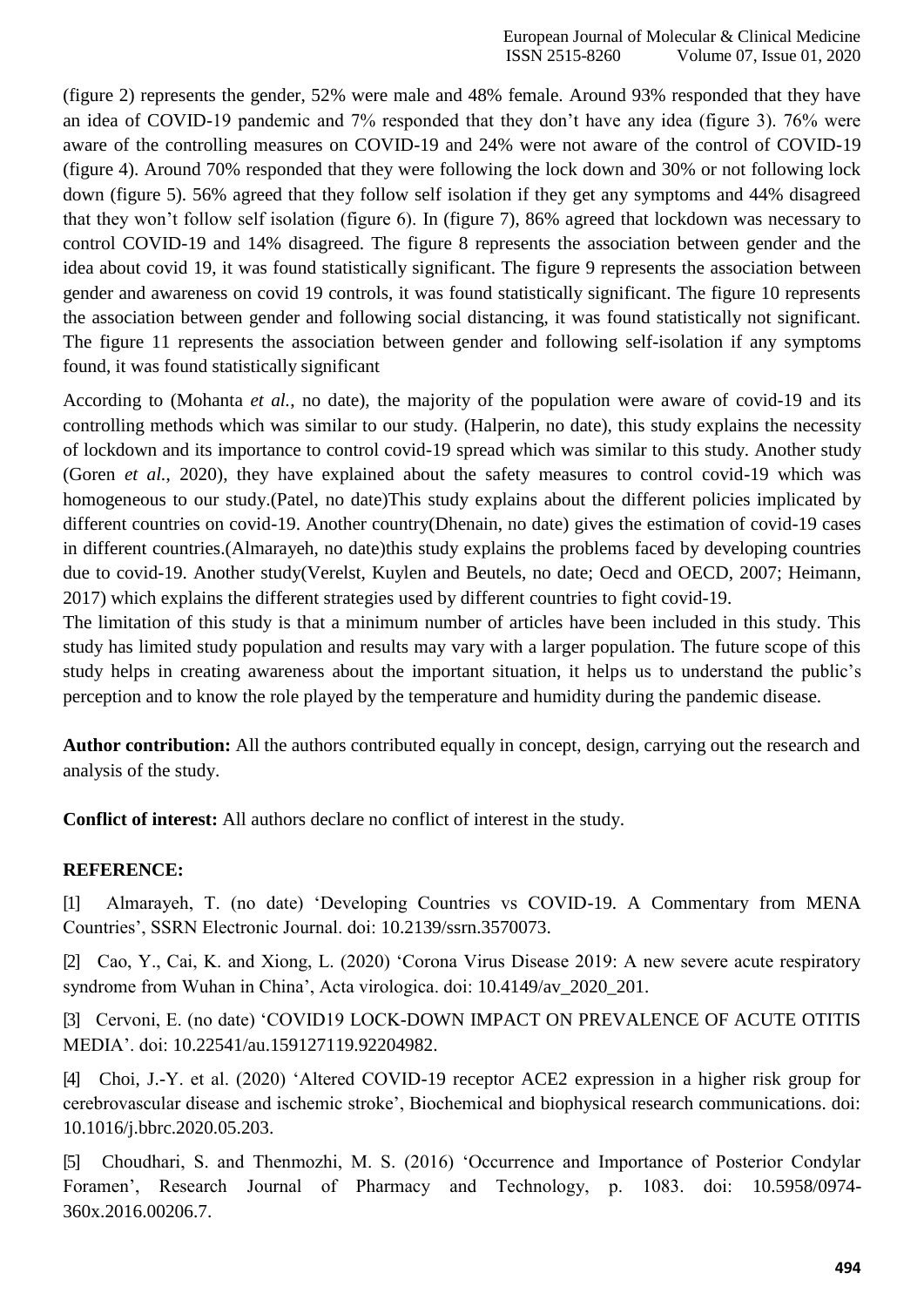[6] [Dhenain, M. \(no date\) "ESTIMATION OF COVID-19 CASES IN FRANCE AND IN DIFFERENT](http://paperpile.com/b/TjCIG8/BkT1) [COUNTRIES: HOMOGENEISATION BASED ON MORTALITY". doi:](http://paperpile.com/b/TjCIG8/BkT1) [10.1101/2020.04.07.20055913](http://paperpile.com/b/TjCIG8/BkT1)[.](http://dx.doi.org/10.1101/2020.04.07.20055913)

[7] [Goren, A. et al. \(2020\) "Safety Measures in Dermatology Help Minimize Spread of COVID-19",](http://paperpile.com/b/TjCIG8/6Qoj) [Dermatologic therapy. doi:](http://paperpile.com/b/TjCIG8/6Qoj) [10.1111/dth.13773](http://paperpile.com/b/TjCIG8/6Qoj)[.](http://dx.doi.org/10.1111/dth.13773)

[8] Hafeez, N. and Thenmozhi (2016) 'Accessory foramen in the middle cranial fossa', Research Journal [of Pharmacy and Technology, p. 1880. doi:](http://paperpile.com/b/TjCIG8/9FZm) [10.5958/0974-360x.2016.00385.1](http://paperpile.com/b/TjCIG8/9FZm)[.](http://dx.doi.org/10.5958/0974-360x.2016.00385.1)

[9] [Halperin, D. \(no date\) "The Covid-19 Lockdown "Natural Experiment" That Has Already Been](http://paperpile.com/b/TjCIG8/A2xa) [Conducted". doi:](http://paperpile.com/b/TjCIG8/A2xa) [10.31235/osf.io/jzhe2](http://paperpile.com/b/TjCIG8/A2xa)[.](http://dx.doi.org/10.31235/osf.io/jzhe2)

[10] [Heimann, F. \(2017\) "Different Strategies for Different Countries", Oxford Scholarship Online. doi:](http://paperpile.com/b/TjCIG8/UWJe) [10.1093/oso/9780190458331.003.0023.](http://dx.doi.org/10.1093/oso/9780190458331.003.0023)

[11] Hui, D. S. et al. (2020) 'The continuing 2019-nCoV epidemic threat of novel coronaviruses to global health - [The latest 2019 novel coronavirus outbreak in Wuhan, China", International journal of infectious](http://paperpile.com/b/TjCIG8/bMIB) [diseases: IJID: official publication of the International Society for Infectious Diseases, 91, pp.](http://paperpile.com/b/TjCIG8/bMIB) 264–266.

[12] [Johnson, J. et al. \(2020\) "Computational identification of MiRNA-7110 from pulmonary arterial](http://paperpile.com/b/TjCIG8/O23V) hypertension (PAH) ESTs: a new microRNA that links diabetes and PAH', Hypertension Research, pp. [360–362. doi:](http://paperpile.com/b/TjCIG8/O23V) [10.1038/s41440-019-0369-5.](http://paperpile.com/b/TjCIG8/O23V)

[13] Kannan, R. and [Thenmozhi, M. S. \(2016\) "Morphometric Study of Styloid Process and its Clinical](http://paperpile.com/b/TjCIG8/CqkU) Importance on Eagle's Syndrome', Research Journal of Pharmacy and Technology, p. 1137. doi: [10.5958/0974-360x.2016.00216.x.](http://dx.doi.org/10.5958/0974-360x.2016.00216.x)

[14] Keerthana, B. and Thenmozhi, M. S. (2016) 'Occurrence of foramen of huschke and its clinical significance', Research Journal of Pharmacy and Technology, p. 1835. doi: [10.5958/0974-](http://dx.doi.org/10.5958/0974-360x.2016.00373.5) [360x.2016.00373.5.](http://dx.doi.org/10.5958/0974-360x.2016.00373.5)

[15] Menon, A. and Thenmozhi, M. S. (2016) 'Correlation between thyroid function and obesity', [Research Journal of Pharmacy and Technology, 9\(10\), p.](http://paperpile.com/b/TjCIG8/yW4N) 1568.

[16] [Mohanta, Y. K. et al. \(no date\) "Higher Alcohol Consumption Is Not Linked To Higher SARS](http://paperpile.com/b/TjCIG8/99Dg) [CoVid19 Infection and Death". doi:](http://paperpile.com/b/TjCIG8/99Dg) [10.21203/rs.3.rs-30073/v1](http://paperpile.com/b/TjCIG8/99Dg)[.](http://dx.doi.org/10.21203/rs.3.rs-30073/v1)

[17] Narain, D. S. et al. (2020) 'Corona Virus Outbreak', Journal of Medical Science And clinical [Research. doi:](http://paperpile.com/b/TjCIG8/UoUd) [10.18535/jmscr/v8i4.63](http://paperpile.com/b/TjCIG8/UoUd)[.](http://dx.doi.org/10.18535/jmscr/v8i4.63)

[18] Krishna, R. N. and Babu, K. Y. [\(2016\) "Estimation of stature from physiognomic facial length and](http://paperpile.com/b/Xvlbgd/rELF) morphological facial length', Research Journal of Pharmacy and Technology. A & V Publications, 9(11), pp. [2071–2073.](http://paperpile.com/b/Xvlbgd/rELF) Available at[:](http://paperpile.com/b/Xvlbgd/rELF)

[http://www.indianjournals.com/ijor.aspx?target=ijor:rjpt&volume=9&issue=11&article=052.](http://www.indianjournals.com/ijor.aspx?target=ijor%3Arjpt&volume=9&issue=11&article=052)

[19] [Nandhini, J. S. T., Babu, K. Y. and Mohanraj, K. G. \(2018\) "Size, Shape, Prominence and](http://paperpile.com/b/Xvlbgd/rEDx) Localization of Gerdy's Tubercle in Dry Human Tibial Bones', Research Journal of Pharmacy and [Technology. A & V Publications, 11\(8\), pp. 3604–3608. Available at:](http://paperpile.com/b/Xvlbgd/rEDx) [http://www.indianjournals.com/ijor.aspx?target=ijor:rjpt&volume=11&issue=8&article=068.](http://www.indianjournals.com/ijor.aspx?target=ijor%3Arjpt&volume=11&issue=8&article=068)

[20] [Oecd and OECD \(2007\) "Different Countries, Different Needs: The role of Private Health Insurance](http://paperpile.com/b/TjCIG8/bX4R) in Developing Countries'. doi: [10.1787/9789264027596-8-en](http://paperpile.com/b/TjCIG8/bX4R)[.](http://dx.doi.org/10.1787/9789264027596-8-en)

[21] Seppan, P. et al. (2018) "Therapeutic potential of Mucuna pruriens (Linn.) on ageing induced damage in dorsal nerve of the penis and its implication on erectile function: an experimental study using albino rats", The aging male: the official journal of the International Society for the Study of the Aging Male.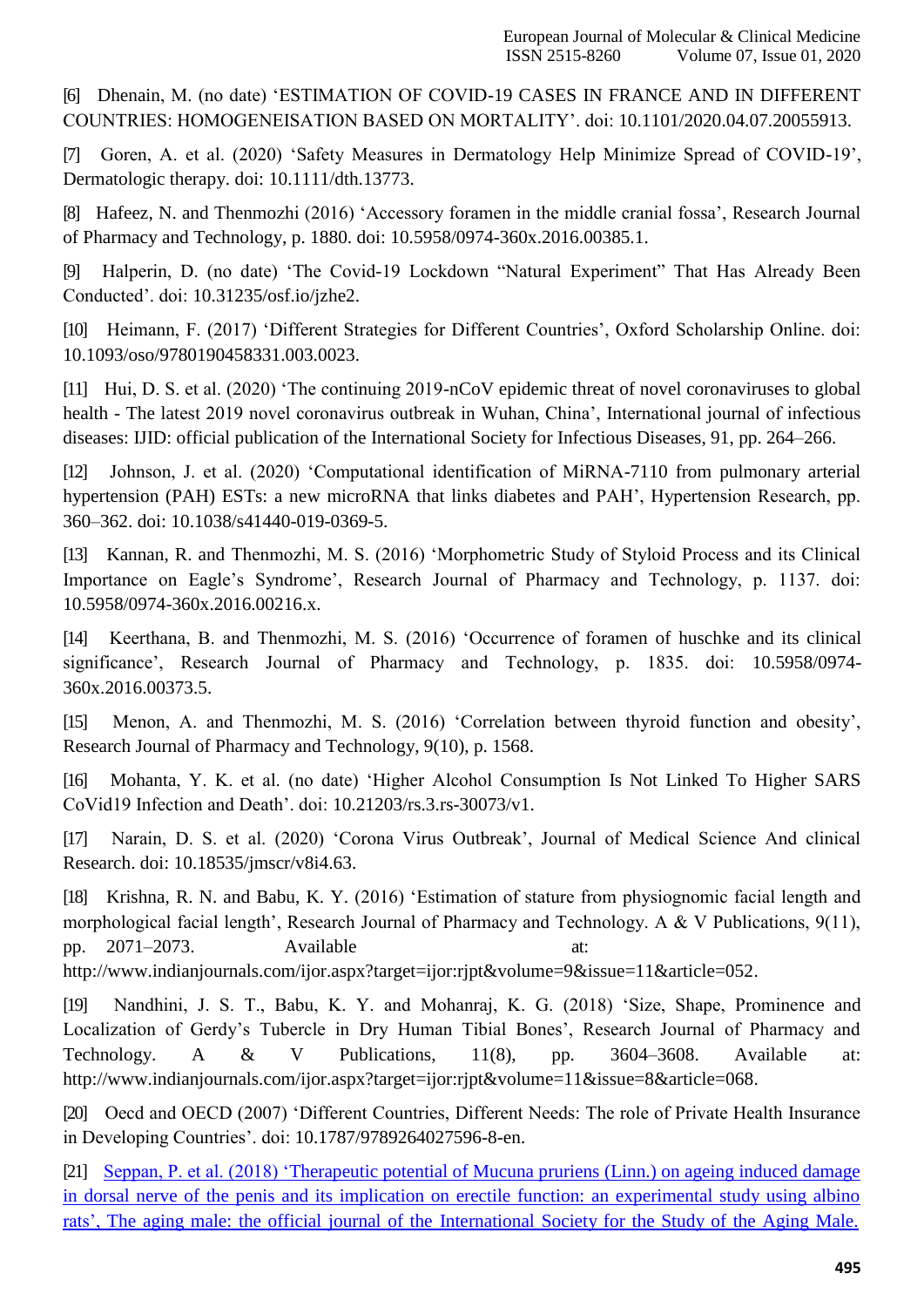Taylor & Francis, pp. 1–14. Available at: [https://www.tandfonline.com/doi/abs/10.1080/13685538.2018.1439005.](https://www.tandfonline.com/doi/abs/10.1080/13685538.2018.1439005)

[22] Patel, N. (no date) 'Lessons and Challenges to be learned from different countries policy implication on COVID 19 recovery cases- [A cross-sectional descriptive study". doi:](http://paperpile.com/b/TjCIG8/Dwl7) [10.21203/rs.3.rs-21447/v1](http://paperpile.com/b/TjCIG8/Dwl7)[.](http://dx.doi.org/10.21203/rs.3.rs-21447/v1)

[23] Potey, A. (no date) 'COVID19 vaccine: Time to go the Jennerian Way'. doi: [10.22541/au.158921689.97134381.](http://dx.doi.org/10.22541/au.158921689.97134381)

[24] Pratha, A. A., Ashwatha Pratha, A. and Thenmozhi, M. S. (2016) 'A Study of Occurrence and [Morphometric Analysis on Meningo Orbital Foramen", Research Journal of Pharmacy and Technology, p.](http://paperpile.com/b/TjCIG8/XGqP) [880. doi:](http://paperpile.com/b/TjCIG8/XGqP) [10.5958/0974-360x.2016.00167.0.](http://paperpile.com/b/TjCIG8/XGqP)

[25] Roy, A. and Kar, S. (no date) 'Nature of transmission of Covid19 in India'. doi: [10.1101/2020.04.14.20065821.](http://dx.doi.org/10.1101/2020.04.14.20065821)

[26] Samuel, A. R. and Thenmozhi, M. S. (2015) 'Study of impaired vision due to Amblyopia', Research [Journal of Pharmacy and Technology, p. 912. doi:](http://paperpile.com/b/TjCIG8/ZUki) [10.5958/0974-360x.2015.00149.3](http://paperpile.com/b/TjCIG8/ZUki)[.](http://dx.doi.org/10.5958/0974-360x.2015.00149.3)

[27] Sekar, D. et al. (2019) 'Methylation-dependent circulating microRNA 510 in preeclampsia patients', [Hypertension Research, pp. 1647–1648. doi:](http://paperpile.com/b/TjCIG8/Gc4k) [10.1038/s41440-019-0269-8.](http://paperpile.com/b/TjCIG8/Gc4k)

[28] Shanes, E. D. et al. (2020) 'Placental pathology in COVID-19', medRxiv : the preprint server for [health sciences. doi: 10.1101/2020.05.08.20093229](http://paperpile.com/b/TjCIG8/8uB4)[.](http://dx.doi.org/10.1101/2020.05.08.20093229)

[29] [Sriram, N., Thenmozhi and Yuvaraj, S. \(2015\) "Effects of Mobile Phone Radiation on Brain: A](http://paperpile.com/b/TjCIG8/pX11) [questionnaire based study", Research Journal of Pharmacy and Technology, p. 867. doi:](http://paperpile.com/b/TjCIG8/pX11) [10.5958/0974-](http://dx.doi.org/10.5958/0974-360x.2015.00142.0) [360x.2015.00142.0.](http://dx.doi.org/10.5958/0974-360x.2015.00142.0)

[30] [Subashri, A. and Thenmozhi, M. S. \(2016\) "Occipital Emissary Foramina in Human Adult Skull and](http://paperpile.com/b/TjCIG8/7XCH) [Their Clinical Implications", Research Journal of Pharmacy](http://paperpile.com/b/TjCIG8/7XCH) and Technology, p. 716. doi: [10.5958/0974-](http://paperpile.com/b/TjCIG8/7XCH) [360x.2016.00135.9](http://dx.doi.org/10.5958/0974-360x.2016.00135.9)[.](http://paperpile.com/b/TjCIG8/7XCH)

[31] [The jeswar, E. P. and Thenmozhi, M. S. \(2015\) "Educational Research-iPad System vs Textbook](http://paperpile.com/b/TjCIG8/6pAN) [System", Research Journal of Pharmacy and Technology, p. 1158. doi:](http://paperpile.com/b/TjCIG8/6pAN) [10.5958/0974-360x.2015.00208.5](http://paperpile.com/b/TjCIG8/6pAN)[.](http://dx.doi.org/10.5958/0974-360x.2015.00208.5)

[32] Velavan, T. P. and Meyer, C. G. (2020) 'The COVID- 19 epidemic', Tropical Medicine & [International Health, pp. 278–280. doi:](http://paperpile.com/b/TjCIG8/kL0e) [10.1111/tmi.13383](http://paperpile.com/b/TjCIG8/kL0e)[.](http://dx.doi.org/10.1111/tmi.13383)

[33] [Verelst, F., Kuylen, E. J. and Beutels, P. \(no date\) "Indications for healthcare surge capacity in](http://paperpile.com/b/TjCIG8/ptrz) European countries facing an exponential increase in COVID19 cases'. doi: [10.1101/2020.03.14.20035980.](http://dx.doi.org/10.1101/2020.03.14.20035980)

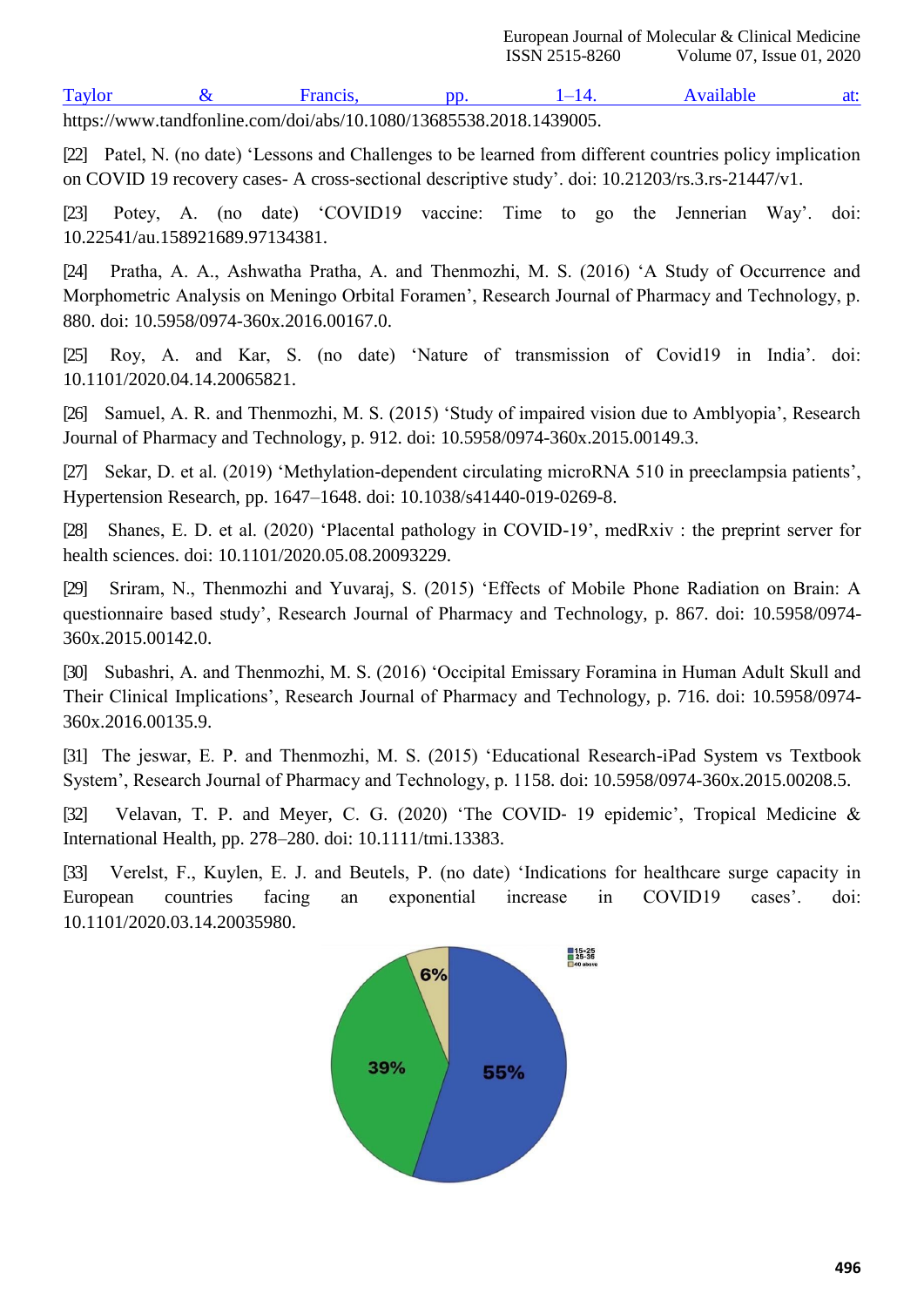Figure 1: Pie charts representing the percentage distribution of age group of study participants. Majority of the participants 55% falls in the 15-25 age group (blue), 39% falls in the 25-35 age group (green) and 6% falls above 40 years (yellow)



FIGURE 2: Pie chart representing the percentage distribution of gender. Majority of the participants 52% were male (blue) and 48% were female(green)



FIGURE 3: Pie chart representing the percentage distribution of ideas on covid-19. Majority of the participants 93% answered yes (blue) and 7% answered no (green)

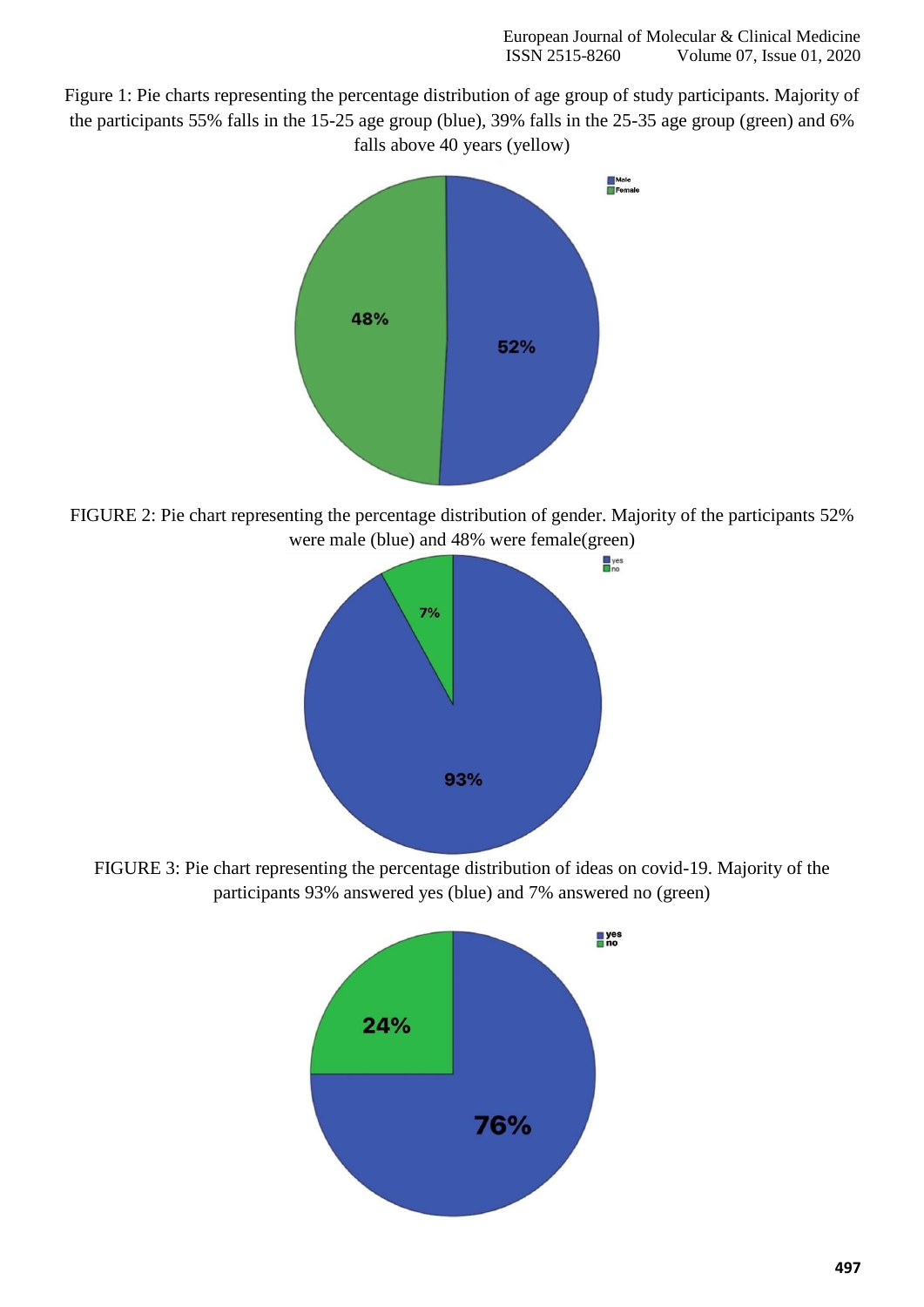FIGURE 4: Pie Chart representing the percentage distribution of awareness on covid-19 controls. Majority of the participants 76% answered yes(blue) and 24% answered no(green)



FIGURE 5: Pie Chart representing the percentage distribution of awareness of social distancing. Majority of the participants 70% answered yes (blue) and 30% answered no(green)



FIGURE 6: Pie Chart representing the percentage distribution of awareness of self isolation if any symptoms are found. Majority of the participants 56% answered yes(blue) and 44% answered no(green)

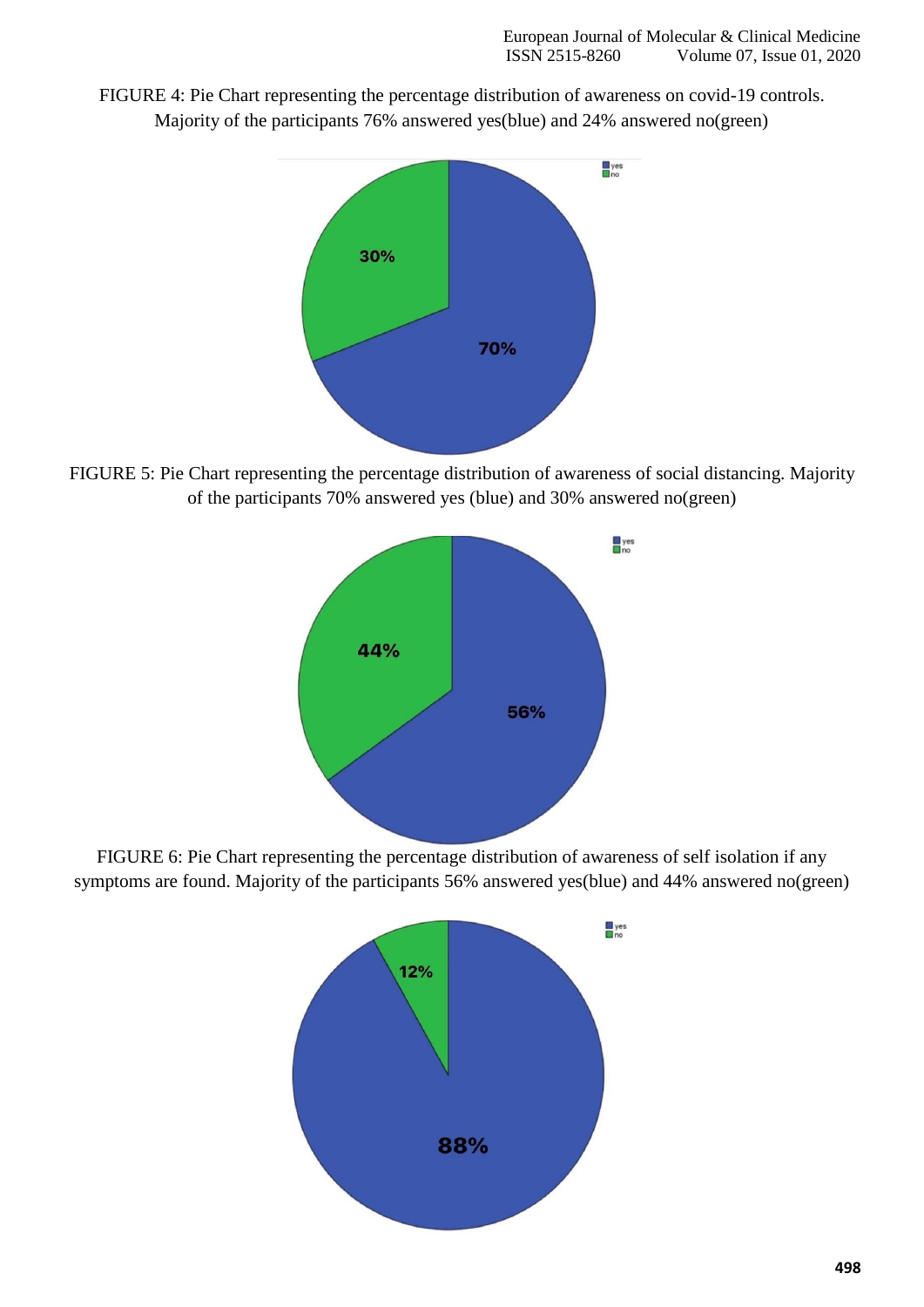FIGURE 7: Pie Chart representing the percentage distribution of awareness of lockdown is necessary to control covid-19. Majority of the participants 88% answered yes(blue) and 12% answered no(green)



Figure 8: Bar graph representing association between gender and idea about covid 19. X axis represents gender of the participant and Y axis represents number of participants who were aware (blue) and not aware (green). Out of 100 participants who are aware about the idea of covid 19, 58% constitutes males and 35% constitutes females. Males were more aware about the idea of covid 19 than females. Pearson Chi Square analysis-26.889, P value-0.000, hence significant.



Figure 9: Bar graph representing association between gender and awareness on covid19 controls. X axis represents gender of the participant and Y axis represents number of participants. who were aware (blue) and not aware (green). Out of 100 participants 54% of male and 19% of females have awareness on covid